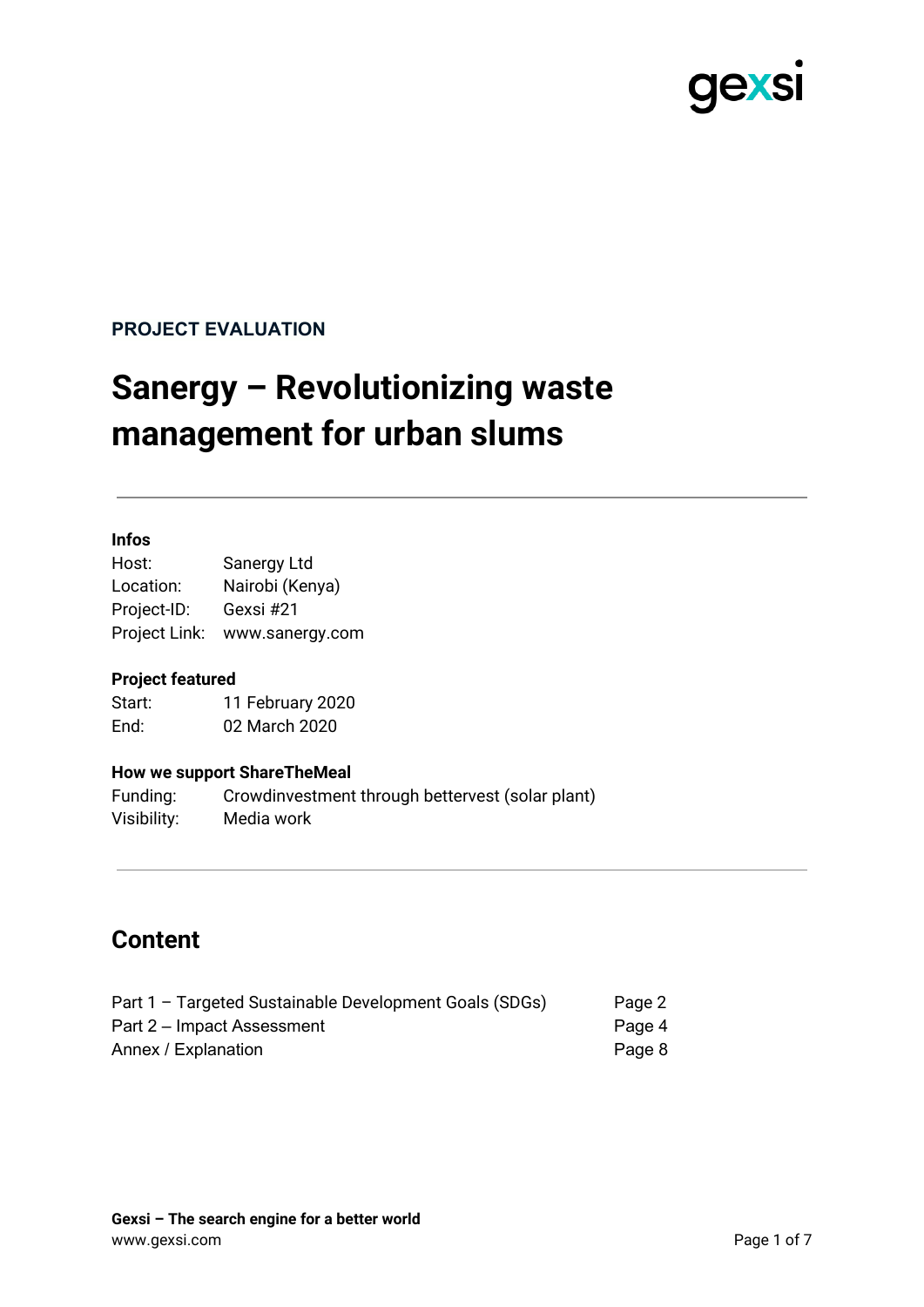

## PART 1 **Targeted Sustainable Development Goals (SDGs)**

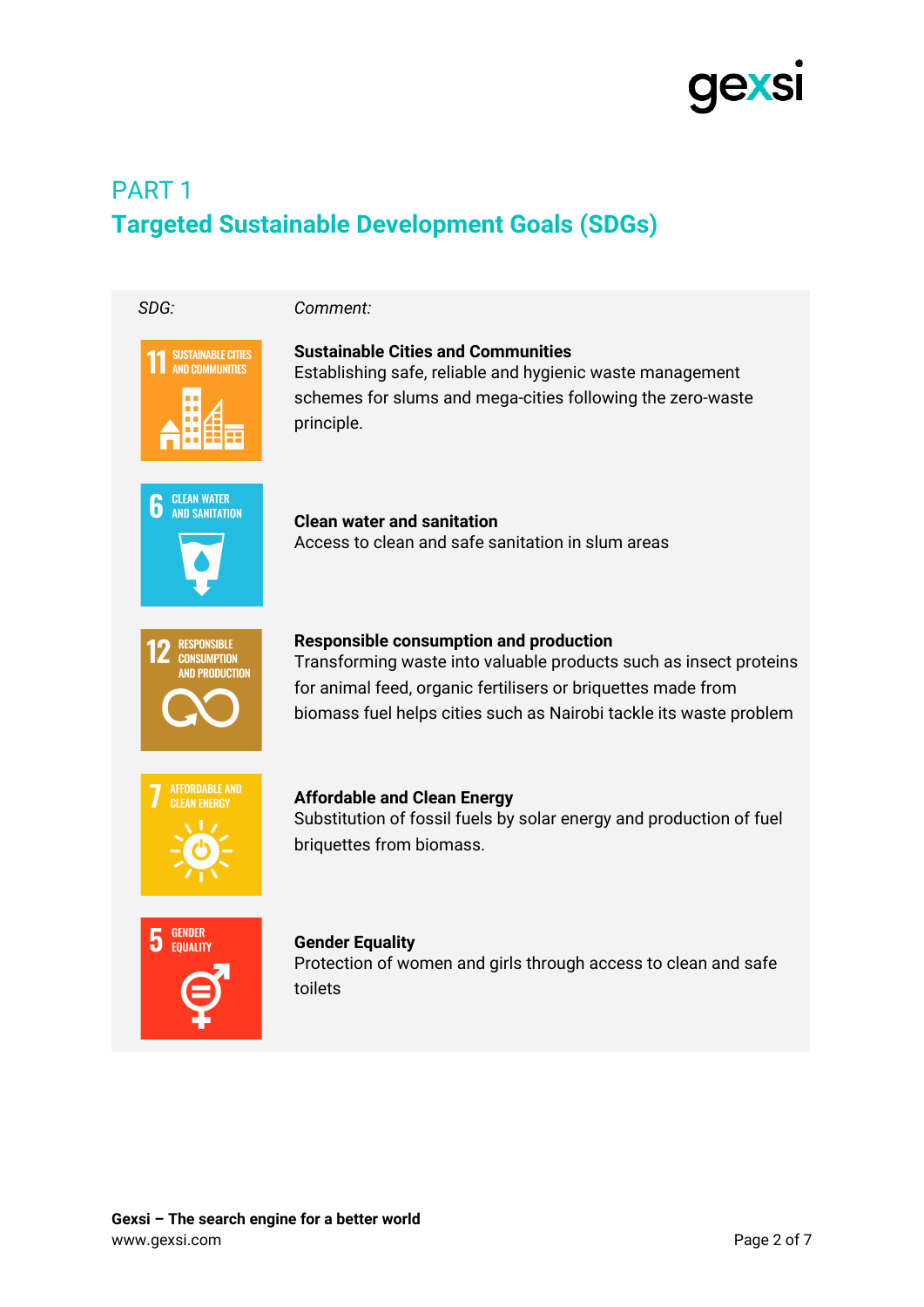

## PART 2 **Impact Assessment**

### **Summary:**

| Category: | Score:                           |     |
|-----------|----------------------------------|-----|
|           | 1. Sustainable Development Goals |     |
|           | 1.1 People                       | 8,7 |
|           | 1.2 Planet                       | 9,0 |
|           | 2. Social Innovation             |     |
|           | 2.1 Disruptive Idea              | 9,0 |
|           | 2.2 Social Entrepreneurship      | 9,3 |
|           | 2.3 Impact Model                 | 8,7 |
|           | 3. Opportunity                   |     |
|           | 3.1 Leverage                     | 7,0 |
|           | 3.2 Quality Check                | 9,2 |
|           | 3.3 Win-Win Situation            | 8,8 |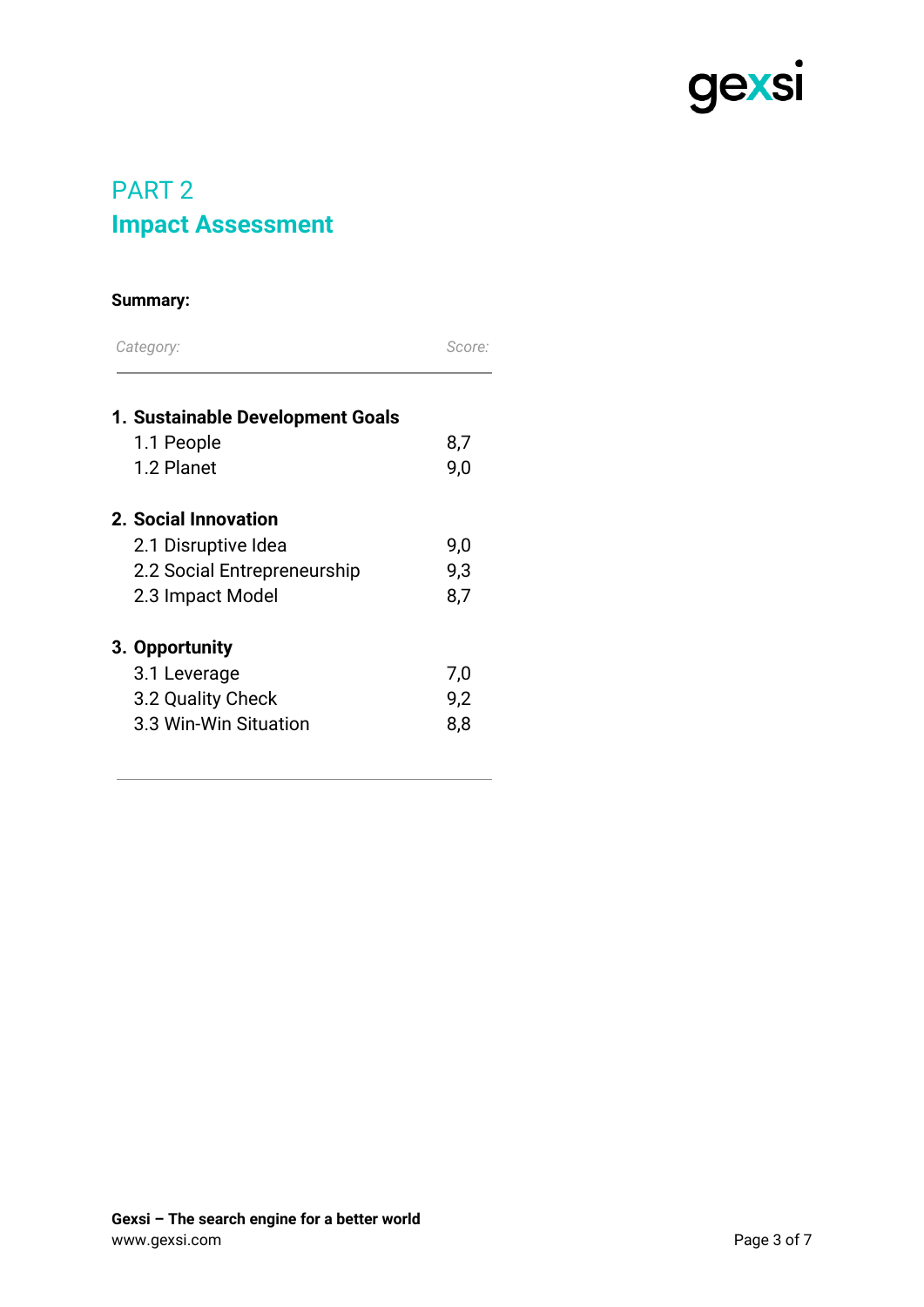

#### **Evaluation in detail:**

*Categories + Questionnaire: Score: Explanatory notes*

## **1. Sustainable Development Goals** \*

## **1.1 People**

| Are relevant target groups reached such as<br>people at risk / marginalized groups?                            | 9,0 | Sanergy's focus is on base-of-the-pyramid<br>markets, especially their original core - the<br>provision of toilets in slums. |
|----------------------------------------------------------------------------------------------------------------|-----|------------------------------------------------------------------------------------------------------------------------------|
| Engagement for an open, human-centered<br>society, for social cohesion and inclusion?                          | 8,0 | Many of the employees live in poor<br>neighborhoods targeted by Sanergy.                                                     |
| Livelihood improvement and well-being; access<br>to basic goods and services in<br>base-of-the-pyramid markets | 9,0 | In particular through Sanergy's urban<br>sanitation for the poor business.                                                   |
| <b>Score</b>                                                                                                   | 8,7 |                                                                                                                              |

## **1.2 Planet**

| Save our planet (terrestrial / marine ecosystems,<br>biodiversity, climate change)                                  | 8,0  | Sanergy stops the "littering" of slums and<br>cities with its negative effects on the<br>environment (incl. urban sanitation) |
|---------------------------------------------------------------------------------------------------------------------|------|-------------------------------------------------------------------------------------------------------------------------------|
| Mindful use of resources; advancing a circular /<br>sharing economy; achieve a shift in the mindset<br>or behaviour | 10.0 | Sanergy's business model is entirely<br>focused on a zero waste economy.                                                      |
| <b>Score</b>                                                                                                        | 9,0  |                                                                                                                               |

\*Evaluation of comprehensive impact dimensions covered by various SDGs.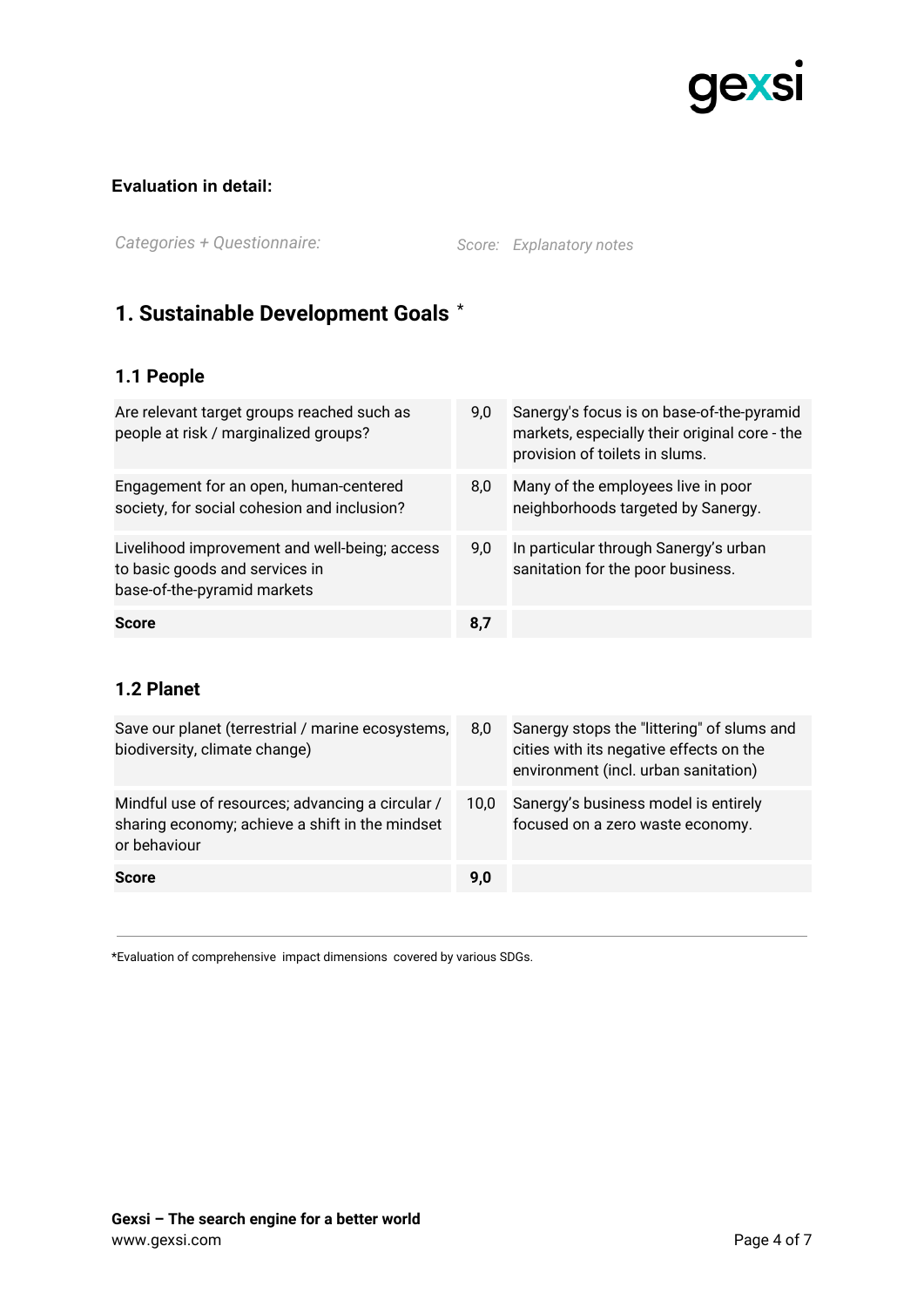

## **2**. **Social Innovation\***

### **2.1 Disruptive Idea**

| Inspiring, bold concept                    | 9,5 | Sanergy has been pioneering innovative<br>bop business models in a challenging<br>environment ever since. |
|--------------------------------------------|-----|-----------------------------------------------------------------------------------------------------------|
| New actors, beyond the usual suspects      | 8,5 | Student-led spin-off from MIT, today firmly<br>rooted locally.                                            |
| Attractive, newsworthy topic; new insights | 9,0 | Production of insect proteins based on<br>organic waste and many more innovative<br>partial components    |
| Score                                      | 9,0 |                                                                                                           |

## **2.2 Social Entrepreneurship**

| Entrepreneurial spirit                                          | $9.5^{\circ}$ | Founded as a social start-up with a bop<br>business model.                  |
|-----------------------------------------------------------------|---------------|-----------------------------------------------------------------------------|
| Sound, ethically founded business model                         | $9.5^{\circ}$ | Self-sustaining business model with<br>potential to scale at large.         |
| Team or organisation covers all relevant areas of<br>competency | 9.0           | The company is well positioned; scaling<br>beyond Kenya not yet considered. |
| <b>Score</b>                                                    | 9.3           |                                                                             |

## **2.3 Impact Model**

| Solid, plausible impact logic              | 9.0 | The business model is 100% focused on<br>closing material cycles.           |
|--------------------------------------------|-----|-----------------------------------------------------------------------------|
| Significant potential to scale / replicate | 9.0 | Company scales strongly in its home<br>region Nairobi.                      |
| Impact integrated in governance structure  | 8.0 | Social Business approach anchored<br>through the founders and shareholders. |
| <b>Score</b>                               | 8,7 |                                                                             |

\*Includes the concept of social entrepreneurship. Social Innovation refers primarily to the idea, social entrepreneurship to the mindset of the changemakers who implement the idea.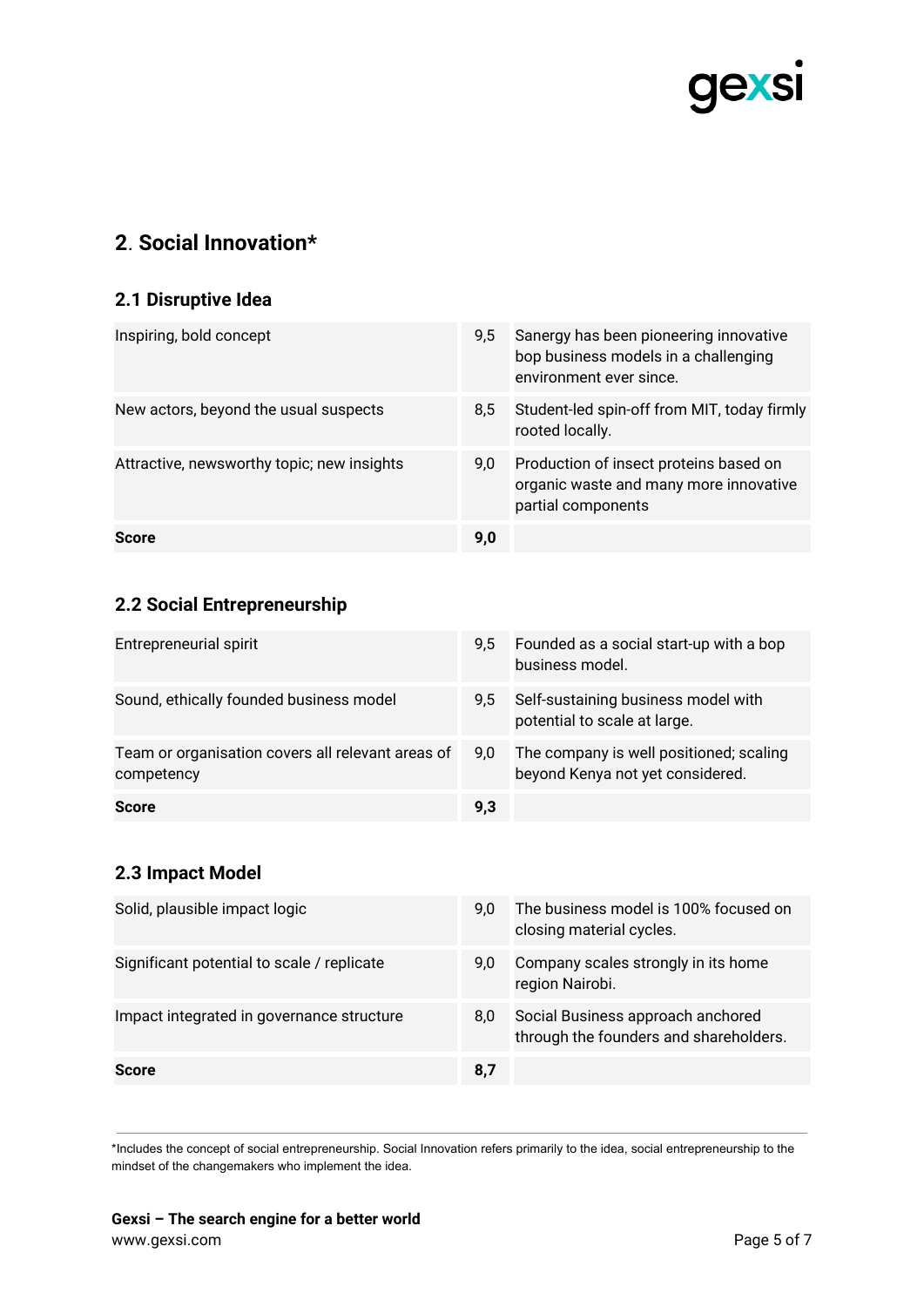

## **3**. **Opportunity**

### **3.1 Leverage**

| We can make a difference with our means<br>(funding, visibility, network) | 7,0 | Relevance for Sanergy is limited; there is<br>more leverage to bring the topics "Zero"<br>Waste" Economy and Inclusive Business<br>Models to the fore. |
|---------------------------------------------------------------------------|-----|--------------------------------------------------------------------------------------------------------------------------------------------------------|
| Good timing / opportunity                                                 | 9,0 | Ongoing Crowdinvestment campaign                                                                                                                       |
| Project is at a critical point to take off (scale or<br>replicate)        | 5.0 | Sanergy is in the process of strongly<br>scaling up, but has access to a broad<br>network of supporters already                                        |
| <b>Score</b>                                                              | 7,0 |                                                                                                                                                        |

## **3.2 Quality-Check**

| Positive references                                         | 10.0 | highly reputable partners; award winning<br>social enterprise               |
|-------------------------------------------------------------|------|-----------------------------------------------------------------------------|
| No reputational risks                                       | 8,0  | No risks known; strong due diligence<br>through top-class partners          |
| Team or project is sufficiently known / has been<br>checked | 9.5  | Project well known; brief contact to<br>founder during their startup phase. |
| <b>Score</b>                                                | 9.2  |                                                                             |

#### **3.3 Win-Win Situation**

| Project contributes to a balanced project<br>portfolio (mix of SDGs, regional quota, blend of<br>donations and investments) | 8.0               | Suitable for an international audience                                         |
|-----------------------------------------------------------------------------------------------------------------------------|-------------------|--------------------------------------------------------------------------------|
| Project suited to significantly increase Gexsi's<br>media reach / visibility                                                | 8.5               | Well suited for promotion of Gexsi within<br>the inclusive business community. |
| Practicability; project easy to implement (smooth<br>coordination, flow of funds, legals)                                   | 10.0 <sub>1</sub> | Easy and reliable participation through<br>bettervest crowdinvestment platform |
| <b>Score</b>                                                                                                                | 8,8               |                                                                                |